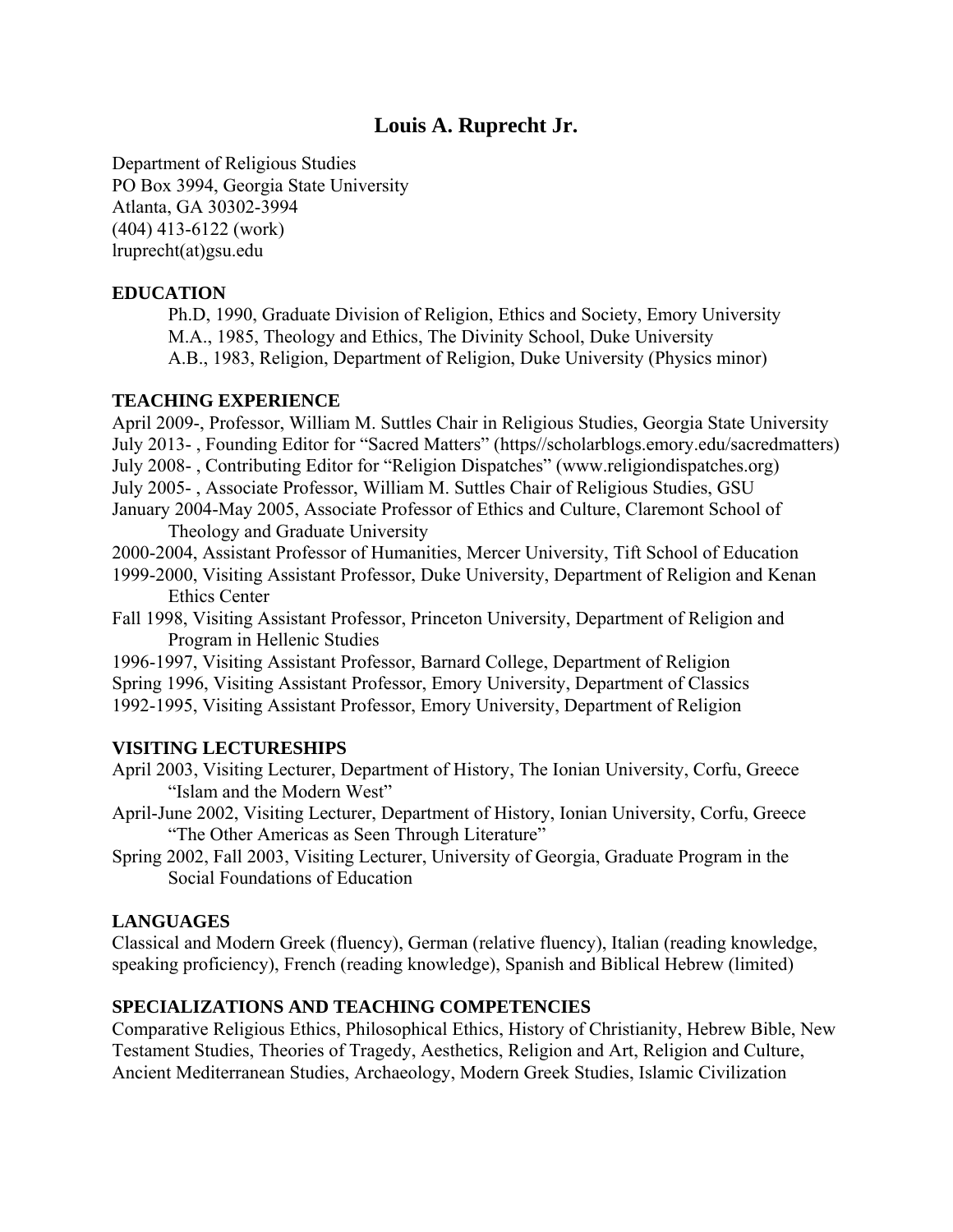### **HONORS AND AWARDS**

Director, Center for Hellenic Studies, Georgia State University (July 2012- )

Visiting Lecturer and Seminar Leader, Hellenic Studies Program and History Department,

Portland State University (July 17-21, 2012)

Georgia State University Research Initiation Grant (June-August 2011)

Stanley J. Seeger Visiting Research Fellowship, The Program in Hellenic Studies at Princeton University, project entitled "Crete and Cosmopolis: What an Ancient Greek Island in the

Middle of the Sea Can Teach Us About Modern Identity" (September-December 2010)

Georgia State University Scholarly Support Grant (May-August 2008)

Georgia State University Research Initiation Grant (May-August 2006)

Outstanding Faculty Member of the Year, College of Continuing and Professional Studies, Mercer University, 2002-2003

Inaugural Annual Alumni Lecturer, Graduate Division of Religion, Emory University (November 1, 2001)

Nominated for Distinguished Teaching Award in the Humanities, Duke University (1999-2000) The Conference on Christianity and Literature's Book of the Year Award (December 1995) Distinguished Teaching Award, Emory University Inter-Sorority Council (1994-1995) Charlotte W. Newcombe Dissertation Fellowship, Woodrow Wilson Foundation (1989-1990) Robert W. Woodruff Graduate Fellowship, Emory University (1985-1989**)** 

### **PUBLICATIONS**

#### **Books**

| Classics at the Dawn of the Museum Era: The Life and Times of Antoine Chrysostome          |
|--------------------------------------------------------------------------------------------|
| Quatremère de Quincy (1755-1849) (New York: Palgrave Macmillan, 2014).                     |
| Policing the State: Democratic Responses to Police Power Gone Awry, in Memory of           |
| Kathryn Johnston (1914-2006) (Eugene, OR: Wipf and Stock, 2013).                           |
| Winckelmann and the Vatican's First Profane Museum (New York: Palgrave MacMillan, 2011).   |
| This Tragic Gospel: How John Corrupted the Heart of Christianity (San Francisco, CA:       |
| Jossey-Bass of Wiley Imprints, 2008).                                                      |
| God Gardened East: A Gardener's Reflections on the Dynamics of Genesis (Eugene, OR: Wipf   |
| and Stock, 2008).                                                                          |
| Was Greek Thought Religious? On the Use and Abuse of Hellenism, From Rome to               |
| Romanticism (New York: Palgrave MacMillan, 2002).                                          |
| Symposia: Plato, the Erotic and Moral Value (Albany, NY: State University of New           |
| York Press, 1999).                                                                         |
| Afterwords: Hellenism, Modernism, and the Myth of Decadence (Albany, NY: State             |
| University of New York Press, 1996).                                                       |
| Tragic Posture and Tragic Vision: Against the Modern Failure of Nerve (New York: Continuum |
| Press, 1994). The Conference on Christianity and Literature's Book of the Year, 1995       |
|                                                                                            |
|                                                                                            |

### **In Progress**

Crete and Cosmopolis: What an Ancient Island in the Middle of the Sea Has to Teach Us About Modern Identity (future project).

Shrines to the Muse: A *Religious* History of the Modern Public Art Museum (in draft form). Panamanian Peregrinations: Leaves From a Pilgrim's Notebook (in draft form).

The Pilgrim's Gait: Journeys Out of the Ordinary, edited with Peter Murphy (in draft form).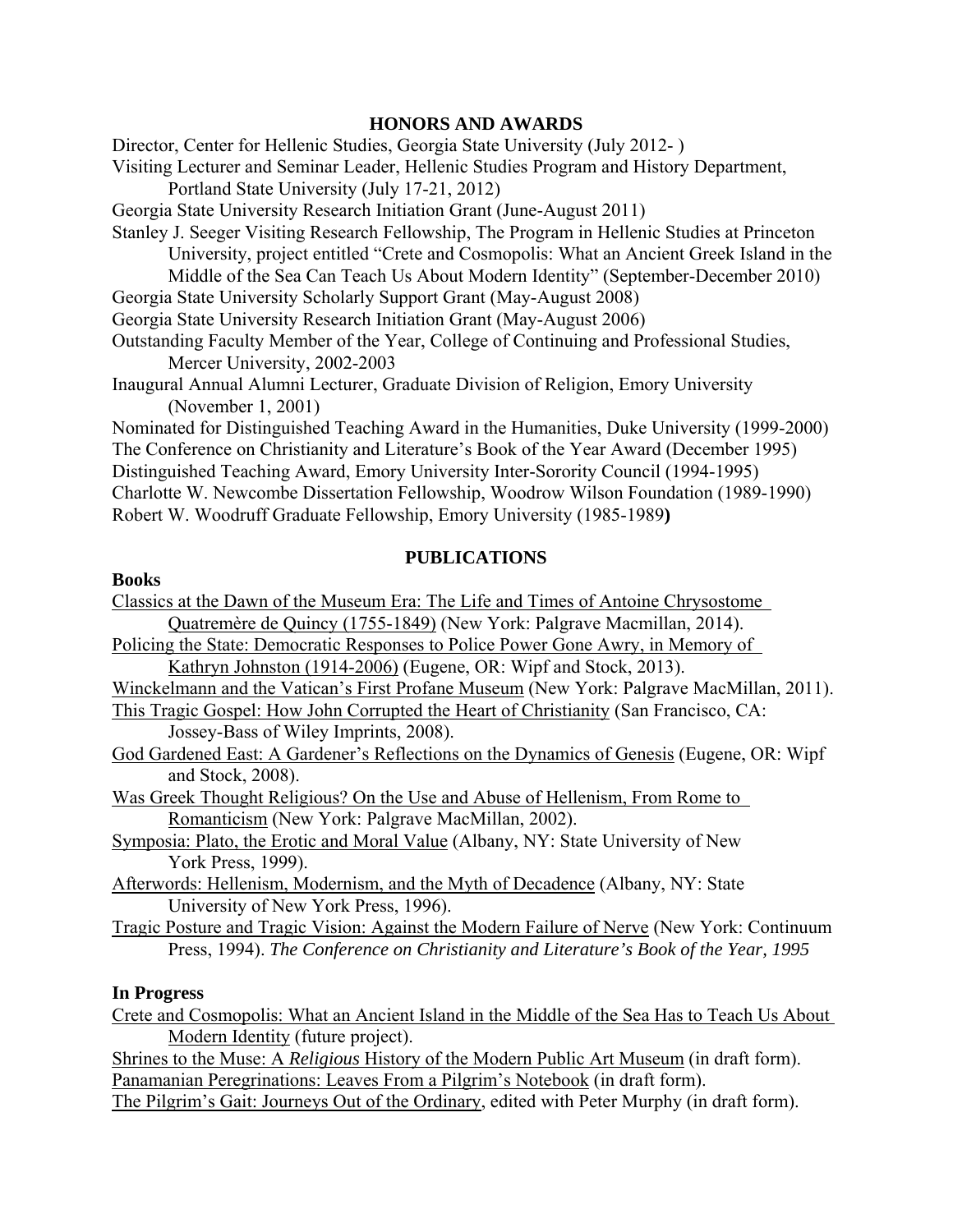## **Journal Articles**

"This, That and the Other: A Note on Hegelian Diction" (in process)

- "Historicizing Hegel's Antigone: A Reception History of Nineteenth and Twenty-First Century Essays in Ethics and Politics," Journal for Comparative and Continental Philosophy (under review)
- "The Agony of Inclusion: Historical Greece and European Myth," Arion (under review)
- "Faith and Works at the Vatican Library: Giovanni Elia Baldi (1728-1799), An Unsung Figure in the Creation of the Vatican Museums" (revision submitted for publication in the Vatican Library's *Studi e Testi*)
- "Some Documentary Evidence for Johann Joachim Winckelmann's Role in the Creation of the Vatican's First Profane and Public Museum (BAV, *Arch. Bibl*. 29, f643r)" (revision submitted for publication in the Vatican Library's *Studi e Testi*)
- "Wilamowitz versus Winckelmann: On the Romantic Roots of Nietzsche's *Birth of Tragedy*," New Nietzsche Studies (forthcoming in 2016)
- "Myths of the Academy: Greek Studies as a Form of Humanistic Enquiry," Journal of Modern Greek Studies 33.1 (2015): 37-56
- "The People Versus the Powers, or, On Money and Speech: The Continuing Saga of Campaign Finance Reform (on *McCutcheon v FEC*)," Soundings 98.1 (2015): 17-37
- "Religion, Classical Utopias and the French Revolution: The Strange Career of a Revolutionary Classicist in the Stranger Course of a French Revolution," Soundings 97.4 (2014): 405-431
- "Genres of Resistance, Tones of Intimacy, and Subtle Notes of Mercy: Reflections on North American Slavery and Imperialism," Journal of the American Academy of Religion 82.3 (2014): 666-694
- "Classics at the Dawn of the Museum Era: The Life and Times of Antoine Chrysostome Quatremère de Quincy (1755-1849)," Arion 21.1 (2014): 133-173
- "I'm Not Much of a Person, Anymore, or, The Courts, the People and the Power of Dissent (on  *Citizens United v FEC*)" Soundings 96.1 (2013): 99-120
- "Muted Strains of Emersonian Perfection: Reflections on Cornel West's Tragic Pragmatism," Soundings 95.3 (2012): 309-332
- "The Whole Story: On Narrative Philosophy and Religious Morals," Journal for Comparative and Continental Philosophy 2.2 (2010): 157-177
- "Winckelmann and Casanova in Rome: A Case Study in Religion and Sexual Politics in Eighteenth Century Rome," Journal of Religious Ethics 38.2 (2010): 297-320
- "Genres of Resistance, Tones of Intimacy, and Subtle Notes of Mercy: Reflections on North American Slavery and Imperialism," The American Academy of Religion's Centennial Online Forum (2010), revised in 2014
- "Moral Meaning and Social Change," Emory Magazine (Spring 2010)
- "The Spiritual (Re)Turn" (with Krista Tippett, Huma Bhabha and Mark C. Taylor), Guggenheim Online Forum (October 19-23, 2009)
- "Greek Exercises: The Modern Olympics as Hellenic Appropriation and Reinvention," Thesis Eleven 93 (2008): 72-87
- "The South as Tragic Landscape," Thesis Eleven 85 (2006): 37-63
- "The Virtue of Courage: The Penultimacy of the Political," Soundings 83.3/4 (2000): 635-668
- "God Gardened East, Avram Wandered West," South Atlantic Quarterly 98.4 (1999): 689-710
- "Classics at the Millennium: An Outsider's Survey of a Discipline," Soundings 82.1/2 (1999):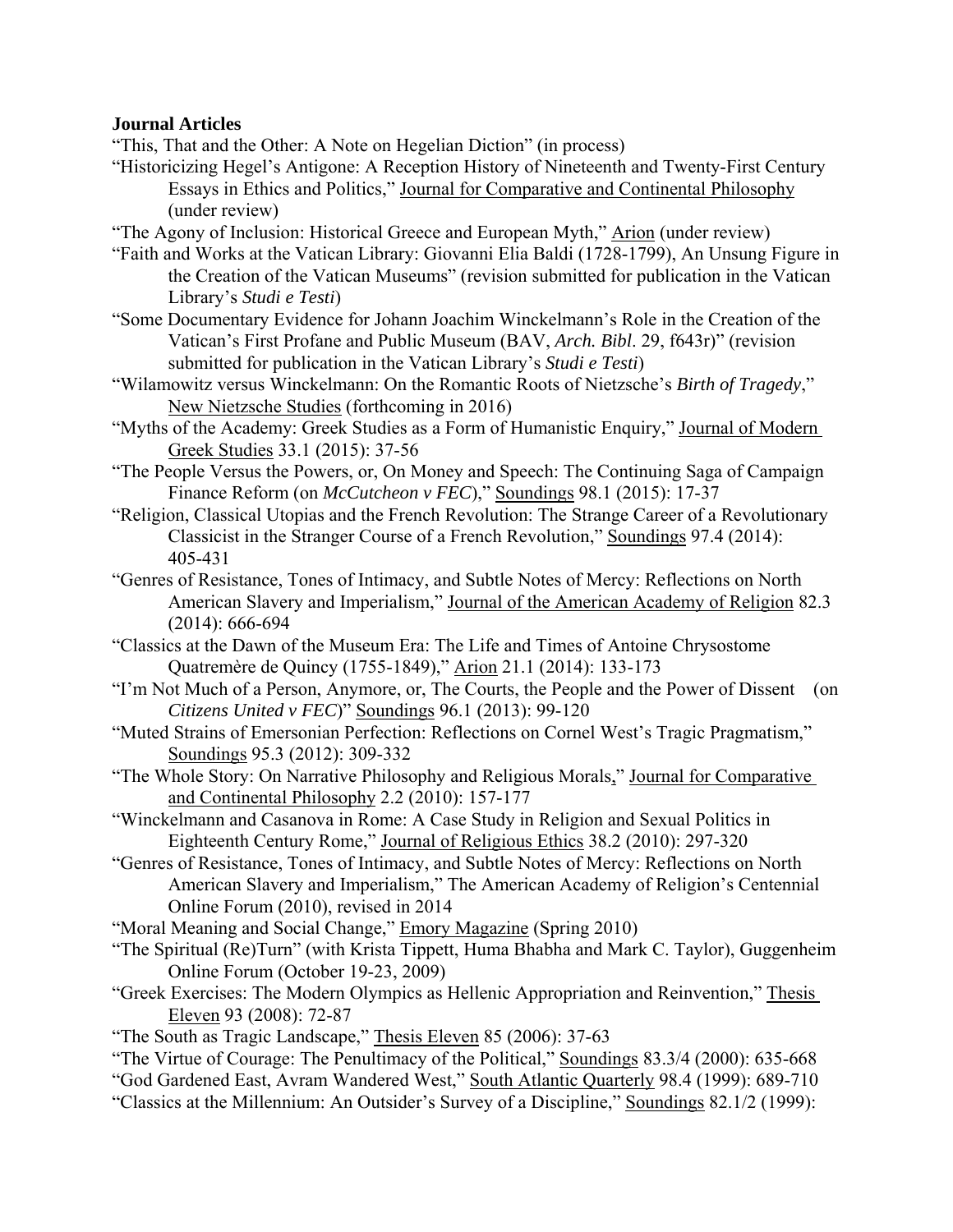241-276

"Homeric Wisdom and Heroic Friendship," South Atlantic Quarterly 97.1 (1998): 29-64

"The Ethos of Olympism: The Religious Meaning of the Modern Olympic Movement," Soundings 81.1/2 (1998): 267-302

- "Nietzsche, The Death of God, and Truth, or, Why I Still Like Reading Nietzsche," The Journal of the American Academy of Religion 65.3 (1997): 573-585
- "Clio and Melpomene: In Defense of the Historical Novel," Historical Researches 23.3 (1997): 389-418
- "Hellenism On Display," Journal of Modern Greek Studies 15 (1997): 247-260
- "More On the Macedonian Question," Soundings 78.1 (1995): 123-130
- "Of Coins and Carnage: On Rhetorical Violence and the Macedonian Question," Soundings 77.3/4 (1994): 331-366
- "After Virtue? On Distorted Philosophical Narratives," Continuum 3 (1994): 9-34
- "Mark's Tragic Vision: Gethsemane," Religion and Literature 24.3 (1992): 1-25
- "Athenagoras the Christian, Pausanias the Travel-Guide, and a Mysterious Corinthian Girl," Harvard Theological Review 85.1 (1992): 35-49
- "In the Aftermath of Modernism: On the Postures of the Present and Their Portrait of the Past," Soundings 75.2/3 (1992): 255-285
- "A Funny Thing Happens on the Way to Mantineia: Diotima and Martha Nussbaum on Love's Knowledge," Soundings 75.1 (1992): 97-127
- "Nietzsche's Vision, Nietzsche's Greece," Soundings 73.1 (1990): 61-84
- "'*The Last Temptation of Christ*':Where Heterodoxy and Orthodoxy Meet," Emory Journal of International Affairs 6.1 (1989): 37-43
- "Hegel's Tragic Vision," Mind and Nature 6 (1986): 1-8
- "Petition for Clemency Submitted to the Right Honorable James Hunt, Governor of the State of North Carolina, on Behalf of Velma B. Barfield," with James Little and Lao Rubert (October 26,1985)

"Velma Barfield: Humanity and the Death Penalty," Duke Humanities Review 5 (1984): 41-68 "David and Goliath and the Greek World View," Duke Humanities Review 3 (1982): 123-139

# **Review Essays**

- "The Rules Come Later: The Priority of Practices in a Grass Roots Democracy," a review of Jeffrey Stout, Blessed Are the Organized (Princeton University Press 2010), Soundings 95.1 (2012): 98-129
- "What Child is This? Christian Love and Christian Losses in the 1960s," a review of Stanley Hauerwas's Hannah's Child: A Theologian's Memoir (Grand Rapids, MI: William B. Eerdmans, 2010), Soundings 94.3/4 (2011): 279-323
- "What is the Matter in a Polytheist America?" a review of Gary Laderman's Sacred Matters: Celebrity Worship, Sexual Ecstasies, and Other Signs of Religious Life in the United States (New York: The New Press, 2009), in Thesis Eleven 105.1 (2011): 118-129
- "Righting the Self and Writing God," a review of Anne Carson's Decreation: Poetry, Essays, Opera (New York: Alfred A. Knopf, 2005), in Thesis Eleven 93 (2008):101-109
- "By the Waters of Delphi: Durrell, Kazantzakis, Achilles' Fiancée and the Idea of Greece," a review of Alki Zei, Achilles' Fiancée, translated by Gail Holst-Warhaft (Athens: Kedros Publications, 1991), in Soundings 83.2 (2000): 331-360
- "Being Modern, Being Beyond," a review of Thomas A. Carlson, Indiscretion: Finitude and the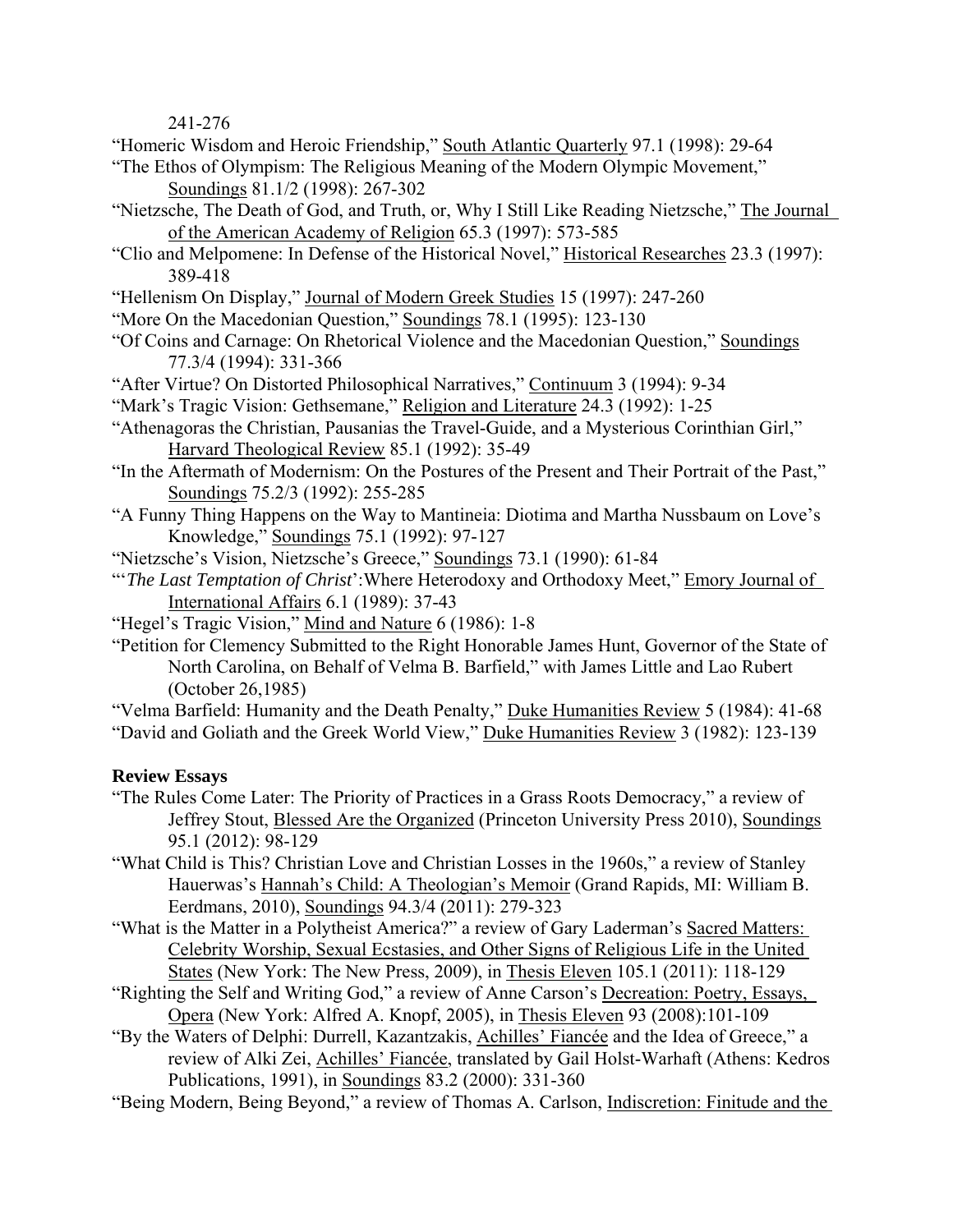Naming of God (The University of Chicago Press, 1999), in Philosophy Today 44.3 (2000): 326-333

- "Where Have All the Tragedies Gone?" a review of Mark William Roche, Tragedy and Comedy: A Systematic Study and a Critique of Hegel (Albany, NY: SUNY Press, 1998), in Philosophy Today 43.3 (1999): 309-317
- "So You Do Theory, Do You?" a review of Andrew Bowie, From Romanticism to Critical Theory: The Philosophy of German Literary Theory (New York:Routledge, 1997), in Philosophy Today 42.4 (1998): 439-447
- "Jewish History: One, Two, Three," a review of Pierre Vidal-Naquet, The Jews: History, Memory, and the Present, translated and edited by David Ames Curtis (New York: Columbia University Press, 1996), in Thesis Eleven 53 (1998): 114-125
- "On Being Greek or Jewish in the Modern Moment," a review of Vassilis Lambropoulos, The Rise of Eurocentrism: Anatomy of Interpretation (The Princeton University Press, 1993), in Diaspora 3.2 (1994): 199-220
- "Martha Nussbaum: On Tragedy and the Modern Ethos," a review of Martha C. Nussbaum, The Fragility of Goodness: Luck and Ethics in Greek Tragedy and Philosophy (New York: The Cambridge University Press, 1986), in Soundings 72.4 (1989): 589-605

# **Translations**

- Johannes Martin Wagner, Report on the Aeginetan Sculptures in the Possession of His Royal Highness the Crown Prince of Bavaria, with art-historical notes by Friedrich W. J. Schelling [1817] [*from German*] (current project).
- Nello Vian, "Winckelmann at the Vatican Library [1976]," in Arion, Third Series 15.3 (2008): 165-184 [*from Italian*].
- Odysseas Elytis, Diary From an April, As Yet Unseen [1984], in Arion, Third Series 12.2 (2004): 67-103 [*from Modern Greek*].

# **Book Chapters**

- "Finding and Losing One's Way: Eros and the Other in Greek Tragedy and Philosophy," in Sarah L. Adams, ed., Love and Modern Philosophy (forthcoming)
- "Southern Landscapes: Tragedy and Redemption, Tragedy as Redemption," in Teresa A. Booker, ed., Southerners and the South (forthcoming)
- "Sexuality, One Decade Later" Encyclopedia of Religion and American Cultures, Gary Laderman and Luis León, 2 ed. (Santa Barbara, CA: ABC-CLIO, 2014), forthcoming
- "Caught Between Enlightenment and Romanticism: On the Complex Relation of Religious, Ethnic and Civic Identity in a Modern 'Museum Culture'," in Rethinking Islamic Studies: From Orientalism to Cosmopolitanism, Carl W. Ernst and Richard C. Martin, eds. (Columbia, SC: University of South Carolina Press, 2010), 203-223
- "Science, Philosophy and Religion in Ancient Greece and Rome," in Science, Religion and Society: History, Culture and Controversy, Arri Eisen and Gary Laderman, eds. (Armonk, NY: M.E. Sharpe, Inc., 2006), 210-220
- "Sexuality," and "Abortion," and "Sexual Identities," Encyclopedia of Religion and American Cultures, Gary Laderman and Luis León, eds. (Santa Barbara, CA: ABC-CLIO, 2003), Vol. II: 639-654, 667-669
- "Why the Greeks?" Agon, Logos, Polis: The Greek Achievement and Its Aftermath, Johann P. Arnasson and Peter Murphy, eds. (Stuttgart: Franz Steiner Verlag, 2001), 29-55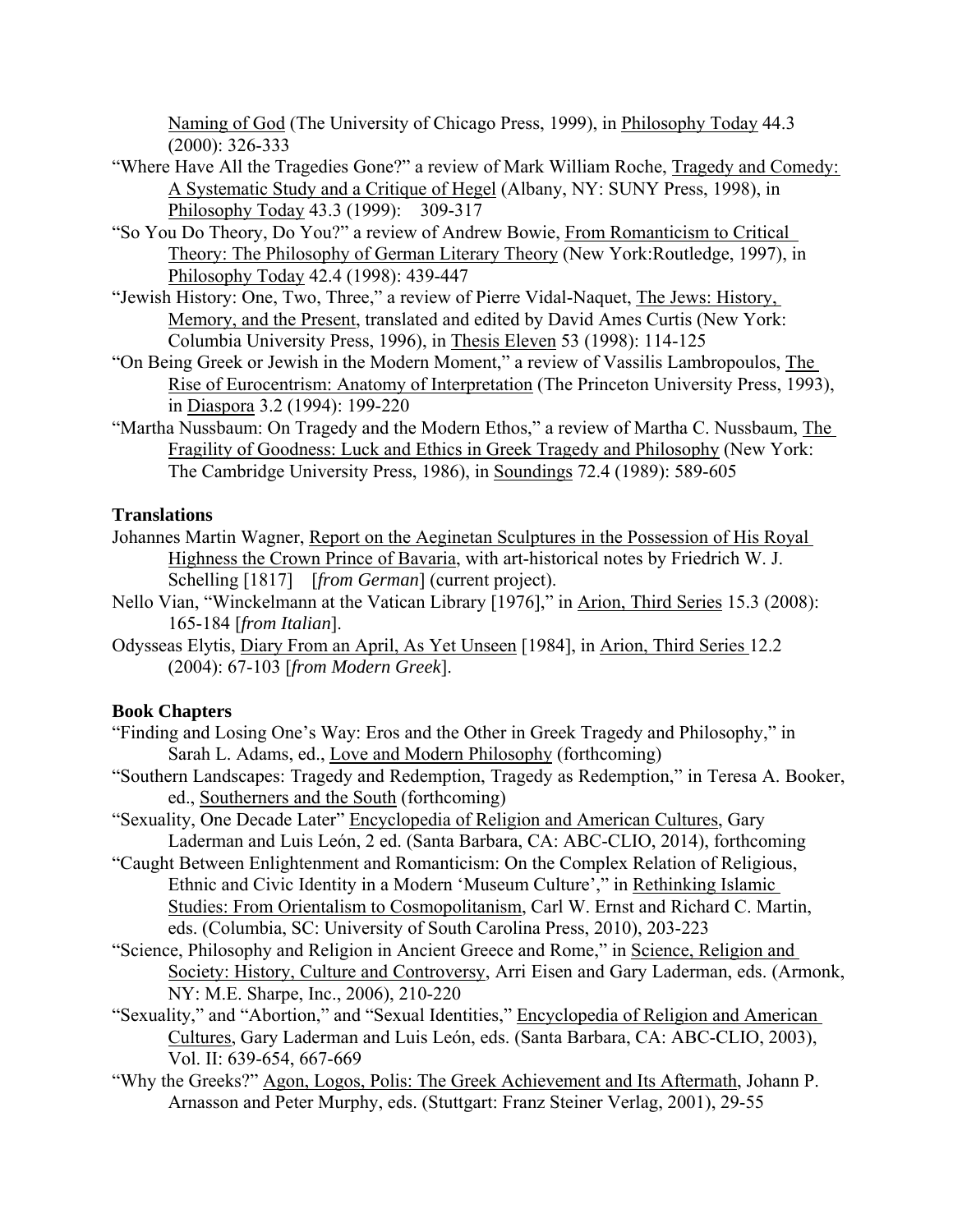- "Are We Living in an Ethical Age?" Instilling Ethics, Norma Thompson, ed. (Lanham, MD: Rowman & Littlefield, 2000), 167-177
- "The Gospel As Tragedy: Moral Collisions, Tragic Flaws, and the Possibility of Redemption," Living Responsibly In Community: Essays In Honor of E. Clinton Gardner, FredGlennon, Gary Hauk, Darryl Trimiew, eds. (Lanham: University Press of America, 1997), 45-67
- "The Eastern Orthodox Churches of Atlanta," and "Churches of African Origin in Atlanta," and "The Shrine of the Black Madonna" (with Theophus H. Smith), in Religions of Atlanta: Religious Diversity in the Centennial Olympic City, Gary Laderman, ed. (Atlanta, GA: Scholars Press, 1996), 157-198

### **Book Reviews**

- Theodore Ziolkowski, Gilgamesh Among Us: Modern Encounters with the Ancient Epic (Ithaca, NY: Cornell University Press, 2011) in The Journal of the American Academy of Religion 81.3 (2013): 882-887
- Melvyn Bragg, The Book of Books: The Radical Impact of the King James Bible 1611-2011 (Berkeley, CA: Counterpoint, 2011) in www.religiondispatches.org (October 2011), 10 pages
- Krista Tippett, Einstein's God: Conversations About Science and the Human Spirit (New York: Penguin Books, 2010) in www.religiondispatches.org (April 2010), 11 pages
- Levi H. Dowling, The Aquarian Gospel of Jesus the Christ [1908] (New York: Penguin Books, 2009) in www.religiondispatches.org (July 2009), 14 pages
- Lori Anne Ferrell, The Bible and the People (London: Yale University Press, 2008) for www.religiondispatches.org (May 2009), reprinted at www.educationalcenter.org (12 pages)
- Mark A. Chancey, Greco-Roman Culture and the Galilee of Jesus (New York, NY: Cambridge University Press, 2006) in The Journal of the American Academy of Religion 77.1 (2009): 144-148
- Abraham Wasserstein and David J. Wasserstein, The Legend of the Septuagint: From Classical Antiquity to Today (New York, NY: Cambridge University Press, 2006) in The Journal of the American Academy of Religion 76.1 (2008): 228-233
- Alasdair MacIntyre, The Unconscious: A Conceptual Study, Revised Edition (New York, NY: Routledge, 2004) in Philosophical Investigations 28.3 (July 2005): 290-295
- Conrad Ostwalt, Secular Steeples: Popular Culture and the Religious Imagination (New York, NY: Trinity Press International, 2003) twelve (12) pages in Review of Biblical Literature (http://www.bookreviews.org/BookDetail.asp?TitleId=3189)
- William V. Harris, Restraining Rage: The Ideology of Anger Control in Classical Antiquity (Cambridge, MA: Harvard University Press, 2001) six (6) pages in Review of Biblical Literature (http://www.bookreviews.org/BookDetail.asp?TitleId=1869)
- M.A. Screech, Laughter at the Foot of the Cross (Boulder, CO: Westview Press, 1999) in Journal of the American Academy of Religion 70.2 (2002): 439-441
- Predrag Matvejevic, Mediterranean: A Cultural Landscape, trans. Michael H. Heim (Berkeley, CA: University of California Press, 1999) in The Journal of the American Academy of Religion 70.2 (2002): 424-427
- Alexander Nehamas, Virtues of Authenticity: Essays on Plato and Socrates (Princeton, NJ: Princeton University Press, 1999) and
- -----------------, The Art of Living: Socratic Reflections From Plato to Foucault (Berkeley, CA: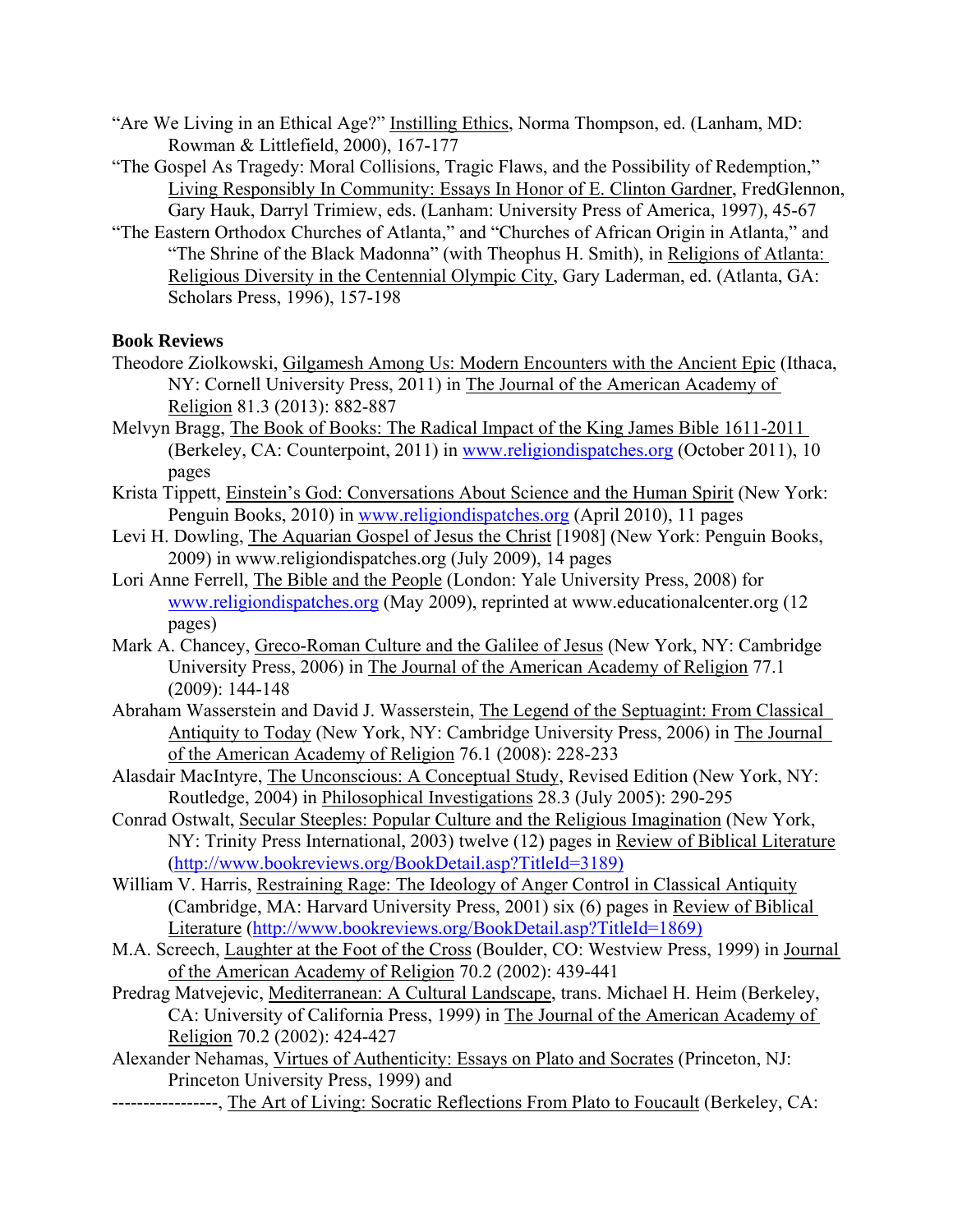The University of California Press, 1998), in Soundings 82.1/2 (1999): 290-294

Vernon K. Robbins, The Tapestry of Early Christian Discourse: Rhetoric, Society, and Ideology (New York, NY: Routledge, 1996) in Literature and Theology 12.2 (1998): 225-228

- Carl Sagan, Pale Blue Dot: A Vision of the Human Future in Space (New York, NY: Ballantine Books, 1994) in Journal of the American Academy of Religion 64.2 (1996): 459-463
- James J. Winchester, Nietzsche's Aesthetic Turn: Reading Nietzsche After Heidegger, Deleuze and Derrida (Albany, NY: SUNY Press, 1994) in Man and World 29 (1995): 91-94
- Martha C. Nussbaum, Love's Knowledge: Essays On Philosophy and Literature (New York, NY: Oxford University Press, 1990) in Journal of Religion 73.3 (1993): 463-465

### **LECTURES**

### **International**

- "On the Strange Career of the Aegina Marbles in Munich," The American School of Classical Studies (ASCSA) Summer Program in Greek Archaeology, Aegina, *Greece* (July 19, 2015)
- "The One and the Many: Homeric, Irish and Icelandic Epic in the Virtue Ethics Tradition," The Comparative and Continental Philosophy Circle, Reykjavik, *Iceland* (May 14, 2015)
- "Policing the State: Reflections on Race, Police Violence and the Drug Wars After Ferguson," The American University in Rome, *Italy* (March 11, 2015)
- "What is Modern About Modern Art (and the Modern Artist)?" The American University in Rome, *Italy* (March 5, 2015)
- "Making it Real: Winckelmann, the Vatican's Profane Museum and the Art of Pagan Display," for "Religion and Realism," American University of Rome, *Italy* (November 28, 2014)
- "The Religious Roots of Modern Art Museums," The Georgia European Council Summer Program, Madrid, *Spain* (July 16, 2014)
- "Pagan Art is Radical Religion: Revolutionary Aesthetics in Winckelmann, Hegel, and Antoine Chrysostome Quatremere de Quincy (1755-1849)," The Comparative and Continental Philosophy Circle, Shanghai, *China* (March 23, 2013)
- "If God is Dead, Then Tragedy is Religious: On the Religious Turn in Nietzsche's *Birth of Tragedy*," The Comparative and Continental Philosophy Circle, Cork, *Ireland* (March 3, 2011)
- "On the *Place* of Religion in Modern Thought," International Collegium Phaenomenologicum, Città di Castello, *Italy* (July 31, 2008)
- "God and the Gardens in Genesis," Radio Interview with Julie Copeland, ABC Radio National, Melbourne, *Australia* (recorded April 15, 2008, to be aired in August 2008)
- "Modern Shrines to an Ancient Muse: A Religious History of the Modern Public Art Museum," at "The Greeks: Muses, Myths and Modernities," Monash University, Melbourne *Australia* (May 3, 2007)
- "Greek Exercises: The Modern Olympics as Hellenic Appropriation and Reinvention," at "From Aristotle to Us," La Trobe University, Melbourne, *Australia* (May 1-2, 2007)
- Iσλαμ και η Σημεριvη Δυση ("Islam and the Modern West"), Department of History, The Ionian University, Corfu, *Greece* (May 8, 2003)
- "A Small Piece of German Romanticism," Department of History, The Ionian University, Corfu, *Greece* (May 29, 2002)
- "An Archaeology of Helen at Troy," Department of History, The Ionian University, Corfu, *Greece* (May 27, 2002)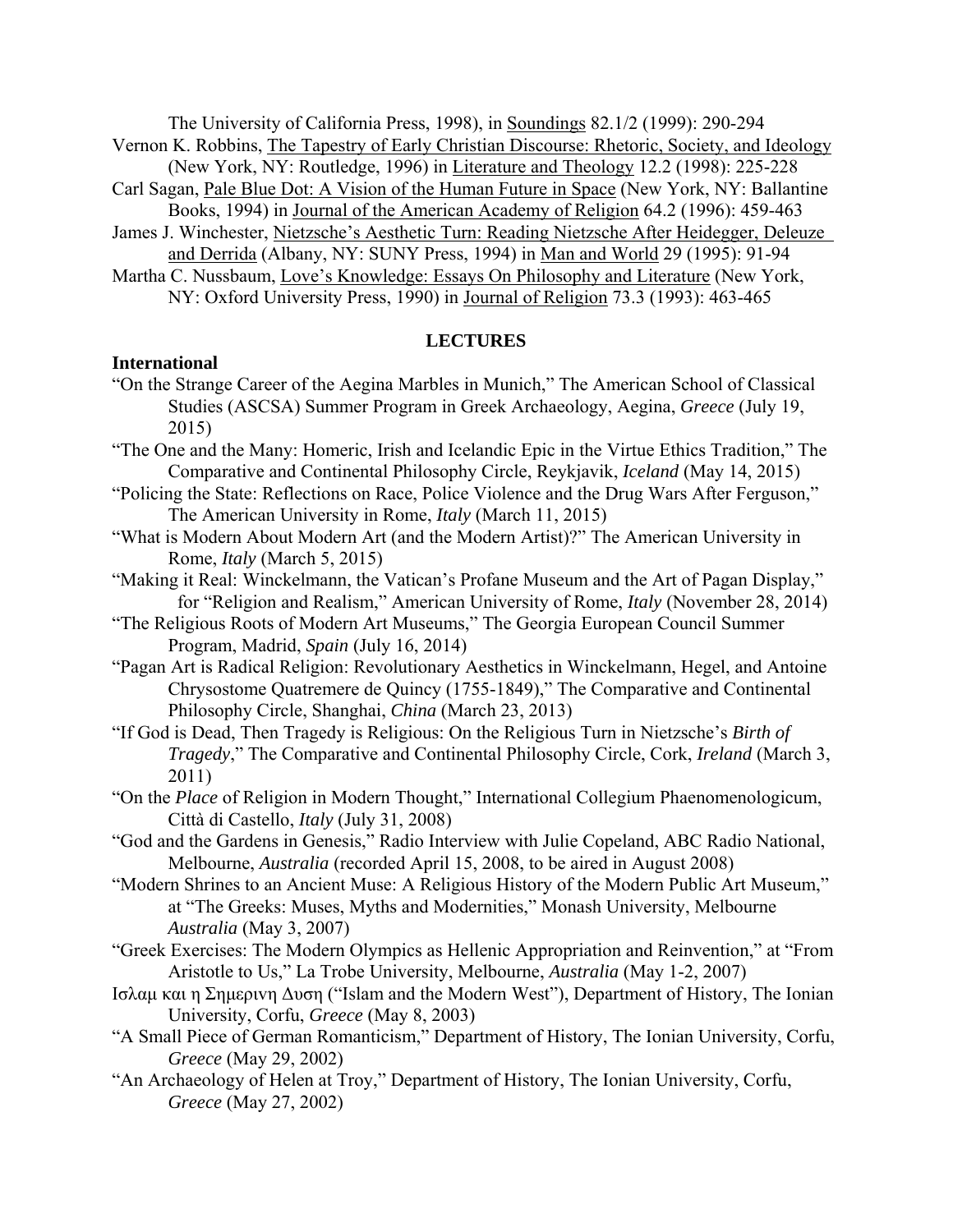- "The Ethos of Modern Olympism: Nineteenth-Century Genealogies," Department of History, The Ionian University, Corfu, *Greece* (April 19, 2002)
- "The Ethos of Olympism: The Moral and Religious Meaning of the Modern Olympic Movement," The American Academy in Rome, *Italy* (April 9, 2002)
- "On Conjuration in Contemporary Religion and Art," Museo De Arte Contemporaneo, Panama City, *Panama*, at "*Como se cuenta el cuento*?" ("How do we tell the story?") in conjunction with "Angeles, Arcangeles y Antepasados" by Dr. Arturo Lindsay (December 16-17, 1994)
- "On Greco-Macedonian Rhetoric" and "Modernist Assumptions and Post-Modern Rhetoric," both delivered at the Harry Frank Guggenheim Foundation Institute, "Religious Rhetoric and Violence," in Toledo, *Spain* (October 11-15, 1993)

### **Radio and/or Television Interviews**

"A History of Papal Retirement," *News Radio* 96.1 FM (February 18, 2013)

- "On Placenames, Translations, and Sex," for *Lingua Franca Australia* (recorded June 11, 2008 in Rome, aired in fall 2008)
- "The Greek Olympics as Religion and Their Relation to Political Protest," for "State of Belief," a program sponsored by AirAmerica (recorded April 17, 2008, aired the next day)
- "God and the Gardens in Genesis," Radio Interview with Julie Copeland, ABC Radio National, Melbourne, Australia (recorded April 15, 2008, aired September 22, 2008) http://www.abc.net.au/rn/artworks/stories/2008/2369029.htm
- "Museums: Modern Shrines to an Ancient Muse," Radio Interview with Julie Copeland, ABC Radio National, Melbourne, Australia (recorded May 7, 2007, aired August 19, 2007) http://abc.net.au/rn/exhibita/stories/2007/2006438.htm

# **Professional Organizations**

- "Beyond *The Birth of A Nation*, or, The Limits of Liberal Tolerance," The American Academy of Religion Annual Meetings, Atlanta, GA (November 22, 2015)
- "If God is Dead, Then Tragedy Is Religious: On the Romantic Roots of Nietzsche's *Birth of Tragedy*," Keynote Address for the Nietzsche Society at the Society for Phenomenology and Existential Philosophy (SPEP) Annual Meetings, Atlanta, GA (October 8, 2015)
- "Feminizing Hegel's Antigone: A Reception History of Nineteenth and Twenty-First Century Essays in Ethics and Politics," The Comparative and Continental Philosophy Circle, Santa Barbara, CA (March 22, 2014)
- "The Generation of Power and Prophecy: On the Legacy of Marilyn Waldman," Southeast Conference for the Study of Religion (SECSOR), Atlanta, GA (March 8, 2014)
- "Classical Utopias and the French Revolution," for "Utopia in the Arts, Humanities and Social Sciences," The University of North Georgia Arts and Letters Conference (March 1, 2014)
- "The Agony of Inclusion: Historical Greece and European Myth," for "Greece and Europe in Myth and History,' Georgia State University (February 18, 2014)
- "The Virtue of Hope in the Face of Tragedy," for the Kathryn Johnston Day of Remembrance, The Lindsay Street Baptist Church, Atlanta, GA (November 17, 2013)
- "Myths of Greece and the Needs of Humanistic Enquiry," The Modern Greek Studies Association Biannual Meetings, Bloomington, IL (November 15, 2013)
- "Constantine Cavafy: A Cosmopolitan Poet of Blurred Borders and Identities," for "Celebrating Cavafy at 150," Georgia State University, Atlanta, GA (October 29, 2013)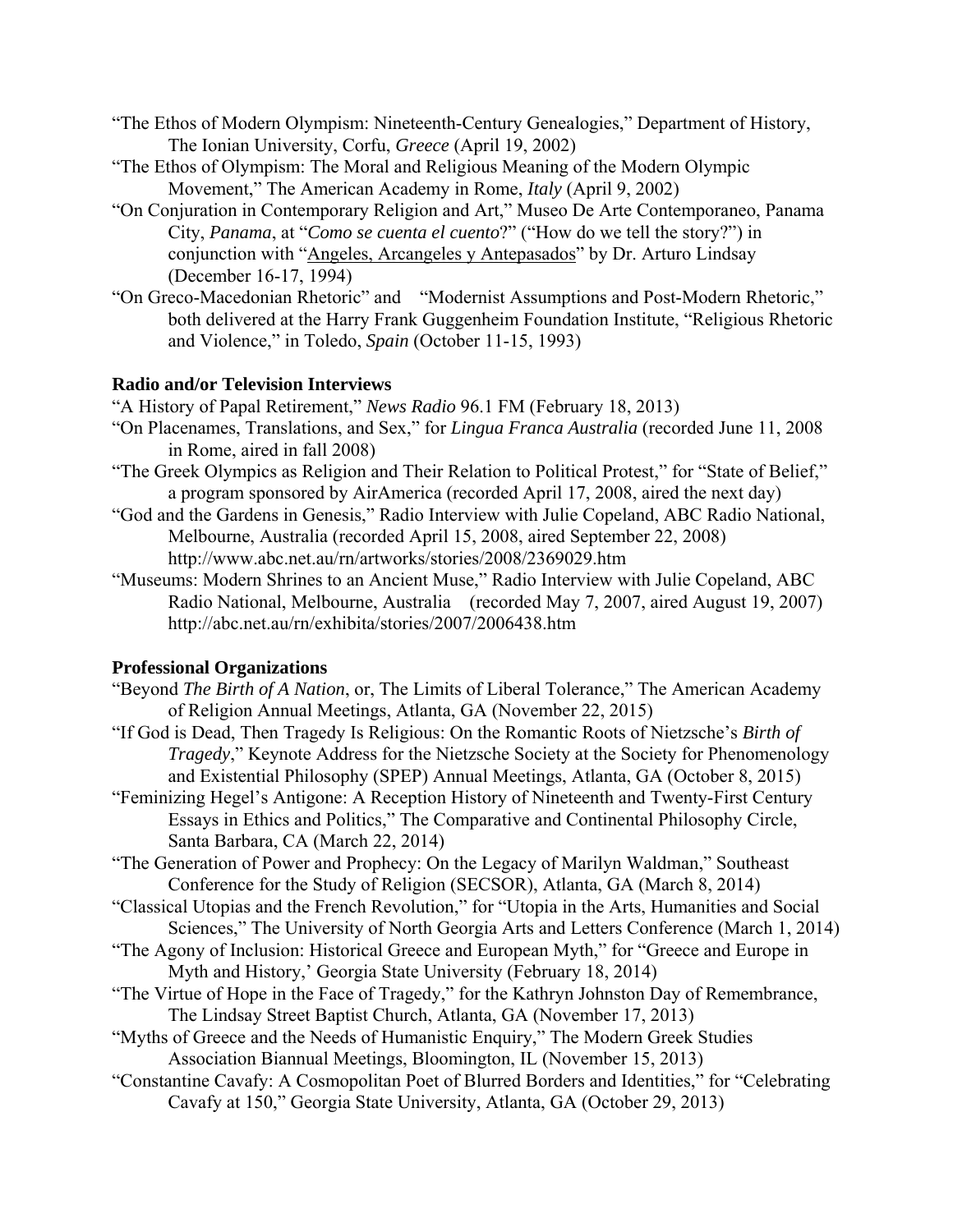- "Greece and the Greeks in Nineteenth Century German Thought: Winckelmann, Goethe and Johann Martin von Wagner," Sixth Annual German Breakfast, The Goethe Zentrum (August 30, 2013)
- "Detachment and Re-attachment: Some Reflections on Religion, Spirituality and Art," for "Expanding Borders: Religion and the Arts," The American Academy of Religion and Society for Biblical Literature Annual Meetings, Chicago, IL (November 18, 2012)
- "Mixing Men and Myths," for "Transfigurations: Transgressing Gender in the Bible," The American Academy of Religion and Society for Biblical Literature Annual Meetings, Chicago, IL (November 18, 2012)
- "Pep-Talks in Dark Times," for "Navigating the Job Search: Beyond Do's and Don'ts," The American Academy of Religion and Society for Biblical Literature Annual Meetings, Chicago, IL (November 17, 2012)
- "Chicago Was Almost an Olympic City: Between Capitalism and Nationalism, or, Between Body and Religion," for "Sport, Religion, and Nationalism," The American Academy of Religion and Society for Biblical Literature Annual Meetings, Chicago, IL (November 17, 2012)
- "Detachment and Re-attachment: Some Reflections on Modern Art," The Comparative Continental Philosophy Circle, San Diego, CA (March 6, 2012)
- "Muted Strains of Emersonian Perfectionism" for "Cornel West's Genealogy of American Pragmatism," American Academy of Religion Annual Meetings, San Francisco, CA (November 20, 2011)
- "Translating Sexual Transgression in the KJV," for "An Anglo-American History of the KJV, " The Folger Shakespeare Library, Washington, DC (October 1, 2011)
- "Genres of Rebellion, Tones of Intimacy, and Subtle Notes of Mercy," for the AAR Centennial Panel Discussion "Bondage and Liberation: Questioning Our Debt to Slavery and Our Enslavement to Debt" (with Opal Moore, Ebrahim Moosa, and Gregory Schopen), the American Academy of Religions's Annual Meetings, Atlanta, GA (October 30, 2010)
- "Winckelmann at the Vatican: Looking in Secret Archives for the Religious Roots of Early Modern Aesthetics," The Comparative Continental Philosophy Circle, Tokai University, Honolulu, HI (April 9, 2010)
- "Casanova and Winckelmann in Rome: A Case Study in Early Modern Sexual Politics," at "Gendering the Revolutionary Era, 1750-1850," Charleston, SC (February 24, 2010)
- "Wilamowitz versus Winckelmann: On the Romantic Roots of Nietzsche's Birth of Tragedy," The Comparative Continental Philosophy Circle, Asilomar Conference Center, Asilomar, CA (April 11, 2009)
- "Some Cautionary Nietzschean Reflections," for "Ask the Experts: How to Turn Your Dissertation into a 'Scholarly Trade' Book," The Society of Biblical Literature Annual Meetings, Boston, MA (November 23, 2008)
- "When the Virtues of the *Polis* Meet the Capitalist Academy," Special Topics Forum for the Academic Relations Committee of the American Academy of Religion's Annual Meeting, San Diego, CA (November 17, 2007)
- "Shrines to the Muse: The Religious Roots of Public Art Museums," Religion and Popular Culture Study Group, The American Academy of Religion Annual Meeting, Washington, DC (November 20, 2006)
- "Public Intellectuals and Moral Responsibility," The Ford Foundation, New York, NY (October 23, 2006)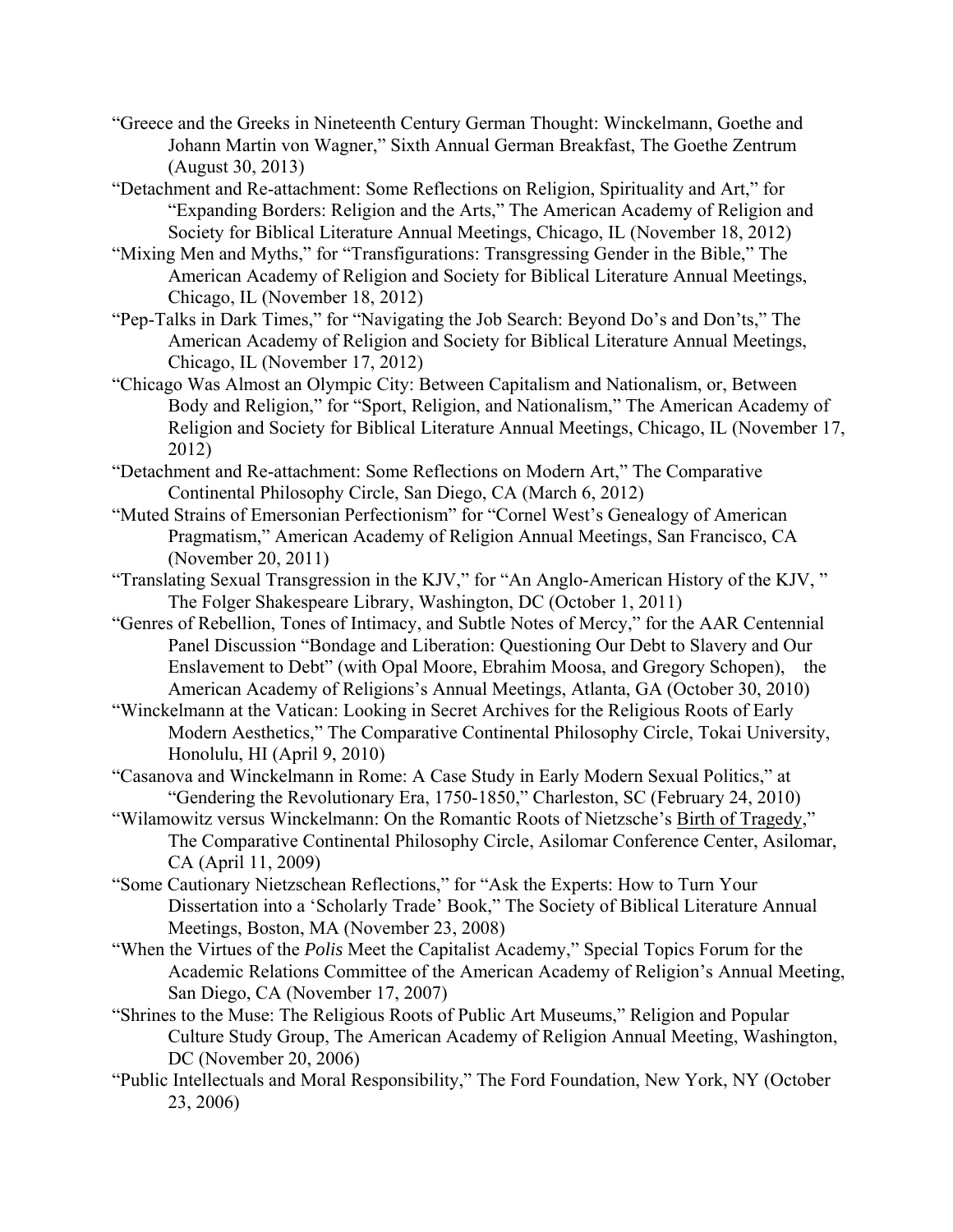"God and the Gardens of Genesis," The Huntington Library, Pasadena, CA (November 11, 2004) Commentator for the Religion and Popular Culture Section of the American Academy of

Religion's Annual Meeting, Atlanta, GA (November 24, 2003)

- Commentator for the Religion and Popular Culture Section of the American Academy of Religion's Annual Meeting, Denver, CO (November 20, 2001)
- "The Messy Business of Ethics in Public Health: Competing Paradigms and the Ethics Establishment in America," a panel presentation with James J. Winchester, The Centers for Disease Control and Prevention, Atlanta, GA (January 12, 2001)
- "Black Christs in the Americas: Icons, Ancestry and Pilgrimage" and
- "A Cultural History of the US Supreme Court," at the American Academy of Religion's Annual Meeting, Nashville, TN (November 19-21, 2000)
- "Categories for Impeachment: Comedy, Tragedy and the Erotic," at the American Academy of Religion's Annual Meeting, Boston, MA (November 20, 1999)
- "The Matter of Cultural Relativism," at The United States Naval Academy, Annapolis, MD (January 22, 1996)

# **Universities**

- "Policing After Ferguson, or, Policing the Police," Georgia College and State University (September 15, 2015)
- "Rethinking Ferguson: Policing and Democracy," The Multicultural Center, Georgia State University (November 3, 2014)
- "On the Greek Economic Crisis and the Exacerbations of Austerity," Southern Polytechnic and State University (April 17, 2014)
- "God's Palace of Art: How the Vatican Invented Modern Art and Reinvented Religion Along the Way," Department of History, Portland State University (July 23, 2012)
- "London 2012: The French Revival of the Modern Olympics and the British Display of the Elgin Marbles... Are Greek Temples Religion or Loot?," Program in Hellenic Studies, Portland State University (July 21, 2012)
- "Pagans on Display: How the Vatican Invented Modern Art and Reinvented Religion Along the Way," Alvernia College, Reading, PA (April 25, 2012)
- "Greeks on Display: Some Reflections on Modern and Post-modern Art," Ohio State University (March 30, 2012)
- "The Modern Olympics as Greek Revival and as Greek Religion," The 24<sup>th</sup> Annual Thomas E. Leontis Memorial Lecture in Modern Greek Studies, Ohio State University (March 29, 2012)
- "The Rules Come Later: Reflections on Jeffrey Stout's Blessed are the Organized," Religious Studies Graduate Student Colloquium, Florida State University (October 14, 2011)
- "Crete as Cosmopolis," Program in Hellenic Studies, Princeton University (December 6, 2010)
- "J. J. Winckelmann and the First Public Roman Museums," Graduate Program in Art History, Emory University (November 3, 2010)
- "Winckelmann's Art History and the First Roman Museums," Department of Art History Graduate Seminar, Emory University (November 2, 2010)
- Respondent to Rachel Blume, Lauren Wiginton and Ashley Gnat, Religious Studies Student Paper Symposium, Georgia State University (April 15, 2010)
- "Finding and Then Losing Your Way: Plato's Erotic Pathway," The Mike Ryan Lecture Series,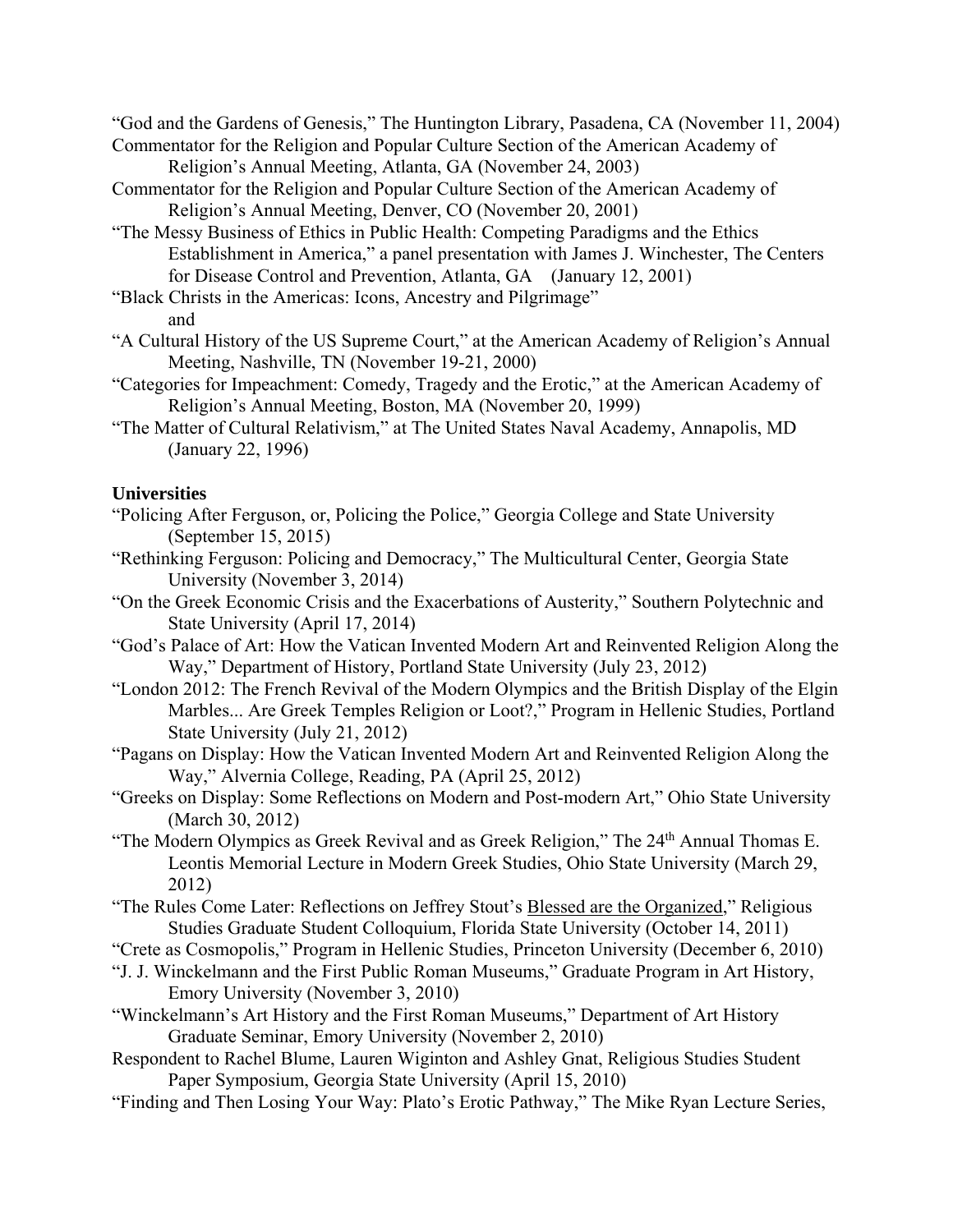Kennesaw State University, Kennesaw, GA (March 16, 2010)

- "Three Things to Know About Diotima," Georgia College and State University, Millidgeville, GA (June 26, 2009)
- "Images Without Aura in an Era Without Authority: Walter Benjamin's Modernity," for "European Thought Between the Wars," The Bill and Carol Fox Center for Humanistic Enquiry, Emory University (April 16, 2009)
- "Greek Stories," The European Studies Seminar, Emory University (October 6, 2008)
- "On University Support for Research in the Humanities, Arts and Sciences," The Presidential Trustees Luncheon, Georgia State University (November 1, 2007)
- "Winckelmann's Secret History: Toward a Religious History of the Public Art Museum," Department of Religious Studies Faculty Research Series (October 10, 2007)
- "Modern Shrines to an Ancient Muse: Museum Cultures in Europe," The European Studies Seminar, Emory University (March 5, 2007)
- "Was Socrates the Expert on *Eros* He Claimed to Be, and What Does This Have to Do With Philosophy?" Georgia College and State University, Millidgeville, GA (September 21, 2006)
- Respondent to Jeannie Alexander, John Rivenbark, Zeyneb Talal, Religious Studies Student Paper Symposium, Georgia State University (April 19, 2006)
- "Athena at the Parthenon," Respondent to Paul Courtright, The European Studies Seminar, Emory University (February 6, 2006)
- "What Sexual Identity is Not: On the Lost Art of Crossing Over from Animals to the Human," The Georgia State University Brains and Behavior Lunchtime Colloquium (February 2, 2006)
- "Caught Between Enlightenment and Romanticism," at "Islam in Theory and Practice," Duke University, Durham, NC (January 7-8, 2006)
- "Modern Liberalism and the Liberation from Identity," for "Can There Be a Liberal Liberalism?" with Philip Clayton and D. Z. Phillips, Claremont Graduate University, Claremont, CA (April 14, 2005)
- "Driving with the Barbarians: An Exercise in Scattershot Moral Reflection," Inaugural Lecture, Claremont School of Theology, Claremont, CA (February 16, 2005)
- "Crete in Between: Still in the Middle of a Wine-Dark Sea," a keynote lecture for the Platsis Conference, University of Michigan, Ann Arbor, MI (October 3-4, 2004)
- "Religion, the Death Penalty and Constitutional Law" and
- "Ritual, Religion and Rivalry: Notes on the History of the Revival of the Olympic Games," Georgia College and State University, Millidgeville, GA (April 9, 2004)
- "The Whole Story," for "Narrative in Theology and Ministry," Claremont School of Theology, Claremont, CA (January 23-24, 2004)
- "Ten Commandments in Alabama, Greek Temples in Washington: On the Place of Religion," Georgia College and State University, Millidgeville, GA (September 19, 2003)
- "Islam and the Modern West: Situating the Current Conflicts," Georgia College and State University, Millidgeville, GA (April 16, 2003)
- "The Greeks on Trial: Religion, Sex, and the US Supreme Court," First Annual Alumni Lecture Series, Graduate Division of Religion, Emory University (November 1, 2001)
- "Over His Shoulder and Across the Border," Keynote Address at the Southeastern Regional Meeting of the Society for Values in Higher Education, the University of North Carolina, Greensboro, NC (April 9, 2001)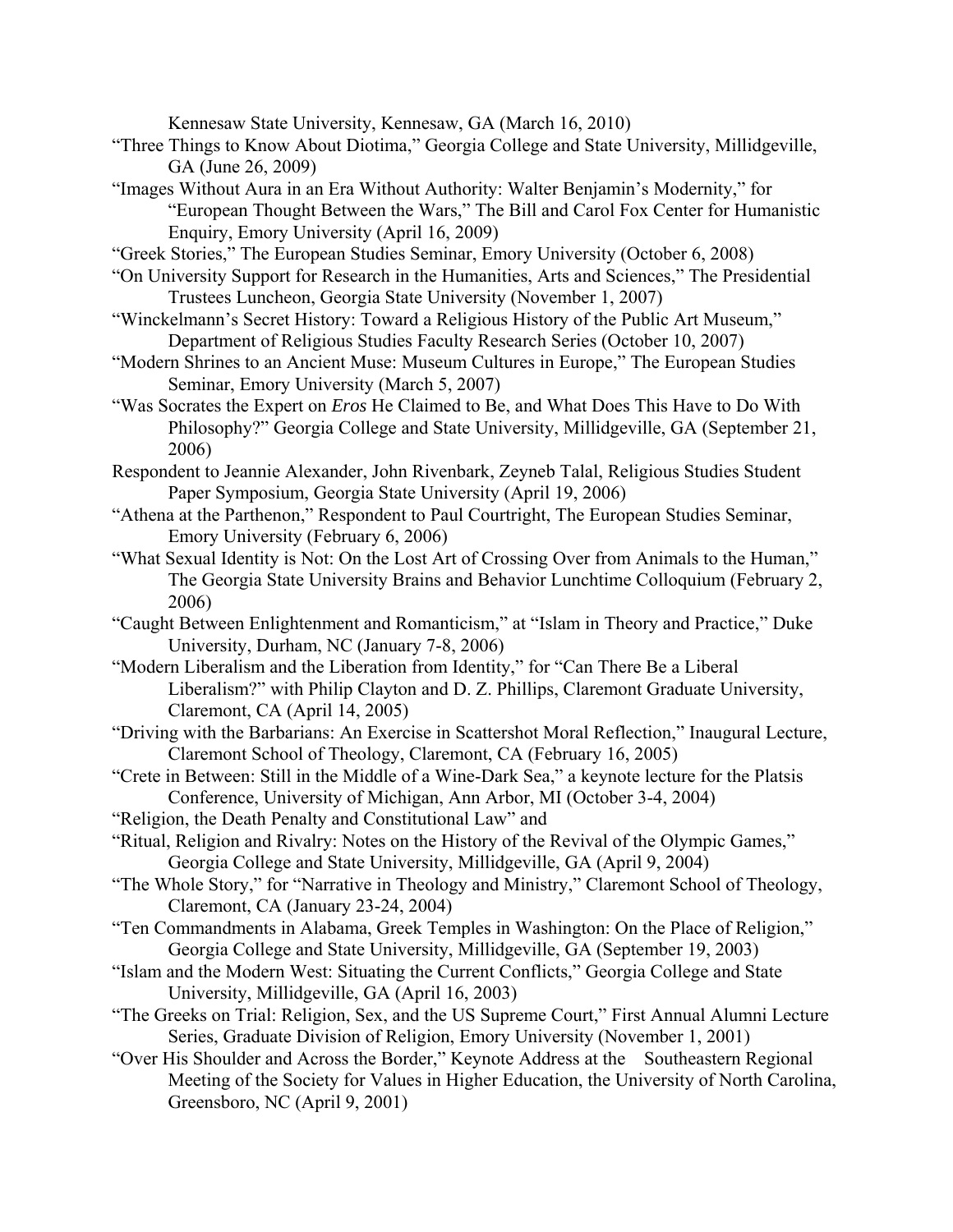- "Archaeology as Metaphor," for "Knowing and Speaking," a symposium held in association with "Retreat: Palimpsest of a Sea-Island Georgia Plantation," Clark Atlanta University Art Galleries (March 11, 2001)
- "Washington's Parthenon: Reading the Supreme Court Building as a Greek Text," for "Art in the Public Sphere," The University of Tennessee at Knoxville (March 9-10, 2001)
- "Greeks On Trial: Religion, Sex and the US Supreme Court," the Annual Sibley Lecture, Alfred University, Alfred, NY (February 19, 2001)
- "Putting Helen Into Hellenism," for "Literature on Trial," Emory University, Atlanta, GA (October 6, 2000)
- "Putting Helen Into Hellenism: From Homer to Euripides By Way of Sappho," presented at a panel for the stage debus of Peter Burian's new translation of Euripides's *Helen*, Durham, NC (December 5, 1999)
- "Re-Locating the Classical," presented to the Mediterranean Studies Group of Duke University, Durham, NC (November 16, 1999)
- "What is the Place of Ethics in Higher Education?" a Keynote Address at Mercer University, Macon, GA (April 23, 1999)
- "Socratic Spirituality, and the Life of Virtue" for "Moral Education in a Diverse Society," a Conference Sponsored by the Kenan Ethics Center, Duke University (April 9-11, 1999)
- "Comedy, Satire, and Democratic Politics," for "After Impeachment: Moral Lessons, Dangers and Opportunities," Duke University (February 24, 1999)
- "Why the Greeks? A Romantic Question," for the Program in Hellenic Studies Fall Lecture Series, Princeton University (December 4, 1998)
- "On the Holy Icons: The Debate Over Representation in the Christian Tradition" and
- "Leaves From a Pilgrim's Notebook," for "Black Christs in the Americas," a symposium sponsored by Spelman College, Atlanta, GA (November 19-21, 1998)
- "Was Greek Thought Religious? The View From the Courts," for the Department of Religion Seminar Series, Princeton University (October 12, 1998)
- "Responding or Responsible? Tracking the Moral Trajectory of the Modern University," at "Stewardship and Opportunism: The Moral Roots of Accountability," The University of Tennessee at Knoxville (April 16-18, 1998)
- "Are We Living in an Ethical Age?," a Keynote Panel Presentation at the Olmsted Symposium on "Instilling Ethics," Yale University (February 27-28, 1998)
- "Nietzsche and the Roots of Postmodernism," at the Kenan Ethics Program Conference on "Moral Education in a Diverse Society," Duke University (February 20-22, 1998)
- "The Contemporary Recovery of the Ancients," and "Why the Greeks?" for faculty and students in the Departments of Philosophy and Theology, Loyola Marymount University (November 25, 1997)
- "Getting in Touch with Orthodoxy," a panel discussion for the Inter-departmental Group for Religious Studies of the University Center of Georgia, Emory University (May 22, 1997)
- "Eternal or Cyclic? The Return of 'the Ethical' in Contemporary Theory," at "AGON: On the Common Place, Tragic Fate, Contemporary Return and Democratic Future of the Classical," The Ohio State University (April 10-13, 1997)
- "The Ethos of Olympism: The Religious Meaning of the Modern Olympic Revival," The First Ursula Niebuhr Memorial Lecture, Barnard College (March 31, 1997)
- "Was Greek Thought Religious?" at the Columbia University Law School (February 28, 1997)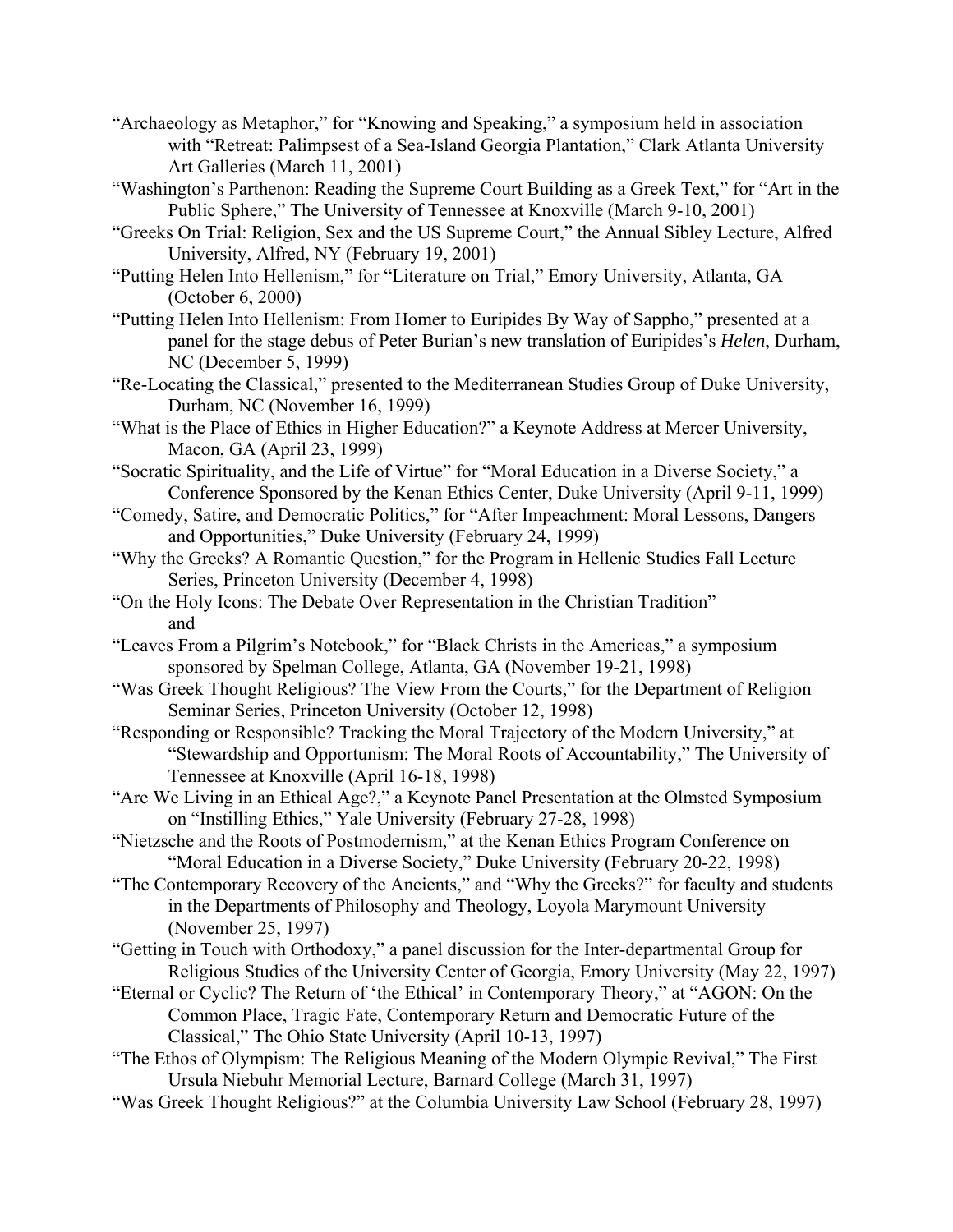- "The Olympic Ideal," Annual Lecture, College of Arts and Sciences, University of Tennessee at Chattanooga (November 20, 1996)
- "The Embassy to Achilles: Iliad Book IX," lecture delivered to the Hellenic Friends of Antiquity, Atlanta, GA (April 28, 1996)
- "On Teaching Ethics in the Multicultural University," and "A Parthenon in Nashville, Greek Temples in Washington: The Ethos of Modern Olympism," keynote lectures (with Vincent Harding and David Miller) for "Ethics and the Curriculum: Teaching and Moral Responsibility," University of Tennessee at Knoxville (April 10-14, 1996)
- "The Classics as a Model for the Contemporary Area-Studies Curriculum," for "Whither the NeoHellenic?" a conference sponsored by the Program in Modern Greek Studies, Ohio State University (March 30-31, 1996)
- "The Ethos of Olympism," the Center for Ethics in Public Policy and the Professions, Emory University (March 5, 1996)
- "On the Moral Meaning of Deconstruction," for "Ethics and Deconstruction," sponsored by the Center for Ethics in Public Policy and the Professions, Emory University (February 22, 1996)
- "Fundamentalism and Modernity: A Counter-Thesis," for "Wrestling With Global Fundamentalism(s) in the Mid-90s,"at the University of North Carolina, Greensboro (February 6-7, 1996)
- "The Ethics of Desire: Readings from the Symposium and Phaedrus," and
- "Ethics and the Dilemma of Moral Failure," delivered to the ALPHA Seminar at the University of Northern Illinois, Dekalb, IL (November 15-16, 1995)
- "In Sappho's Name," presented to the Department of Religion, Emory University, as part of their Faculty Lecture Series (April 12, 1995)
- "What Do We Mean By Multicultural?" at "Multiculturalism: Ancient and Modern," Emory University (February 27, 1995)
- "Tragic Postures and Tragic Visions," at the Museum Scholar's Bookshelf, Carlos Museum, Emory University (February 16, 1995)
- "Socrates's Erotic Philosophy" and "Sappho: Poetess of Lesbos," delivered to the ALPHA Seminar at The University of Northern Illinois (November 17-18, 1994)
- "Conjuring The Ancestors as a Religious Practice," roundtable discussion of some current work of Dr. Arturo Lindsay, Chassie Post Gallery, Atlanta, GA (August 2, 1994)
- "The Macedonian Question: A Narrative Question," Religion and Violence Study Group, Society for Values in Higher Education, Annual Meeting, Atlanta, GA (August 1, 1994)

"Socrates's Erotic Philosophy," delivered at Spelman College, Atlanta, GA (February 2, 1994)

- "First Things First," The Office of Residential Life's "Last Lecture Series," Emory University (November 1, 1993)
- "Loving and Knowing in an Unloving Age"and "The Heidegger Controversy: An Antimodern Legacy," delivered to the Honors Symposium at The University of Tennessee, Knoxville, TN (April 1-2, 1993)
- "In the Pirate Lair of Phalasarna," delivered to the Archaeological Institute of America, Atlanta Chapter (April 23, 1991)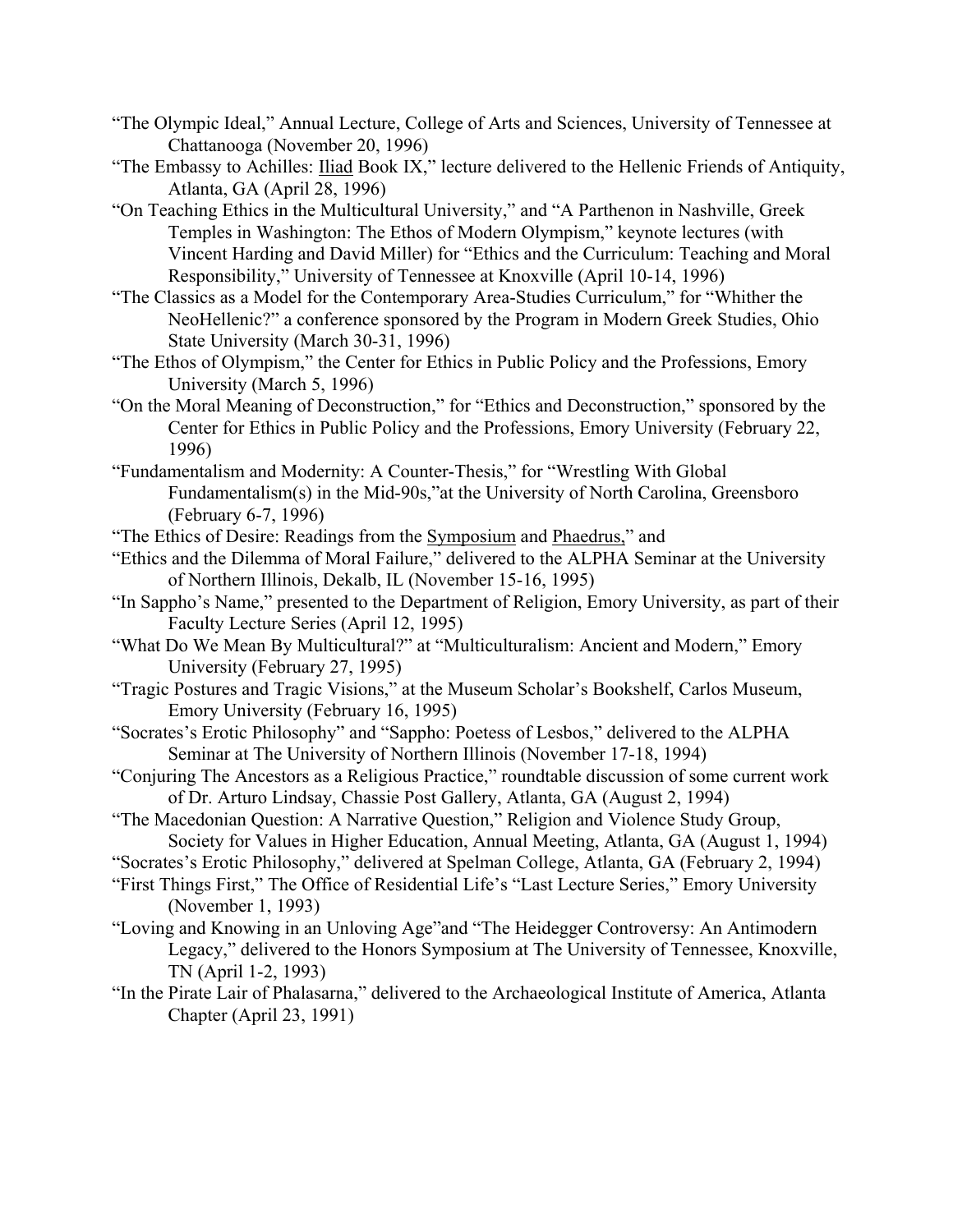#### **PROFESSIONAL DEVELOPMENT**

### **Professional Associations**

The American Academy of Religion (the History of Religions Jury responsible for the "The Best First Book in Religion" award and the biannual "American Lecture in the History of Religion," 2006-2008, nominated for a second three-year term [2009-2011] in April 2008, appointed as Chair in 2010-2011, renewed in 2011 and extended through 2017) Modern Greek Studies Association (committee member for the "Modern Greek Book of the Year" award, 2007- 2009) The Society of Biblical Literature The Woodrow Wilson Foundation The American School of Classical Studies in Athens The American Academy in Rome The Society for Values in Higher Education Editorial Board, Thesis Eleven (La Trobe University in Melbourne, Australia)

#### **Other Educational and Research Experiences**

Research Fellow, The Vatican Library and Vatican Secret Archives (2007- ) Research Fellow, The Historical Archives of the Capitoline (2009- ) Research Fellow, The Vatican Museums Archives (2005- ) Visiting Research Fellow, The American Academy in Rome (April-May 2004) Leader, Faculty Enrichment Seminar, St. Anselm College, Manchester, NH (June 24-28, 1996) Visiting Fellow, The American School of Classical Studies in Athens (1989-1990) Trench Supervisor, Plakias Stone Age Project, Plakias, Crete (July 2013) Trench Supervisor, Phalasarna Excavation Project, Phalasarna, Crete (Summers 1988-1991) American School of Classical Studies Summer Program in Greek Archaeology (May-July, 1987) Princeton Theological Seminary Summer Program in Biblical Hebrew (May-July, 1985) Duke University Program in Palestinian Archaeology, Jericho and Jerusalem (May-July, 1982)

#### **International Seminars**

"Derrida's Seminars: The Death Penalty," The Collegium Phaenomenologicum, Seminar Leader Città di Castello, Italy (July 27-31, 2015) "Transcontinental Philosophy: Interpreting Philosophy Across Borders and Idioms," The Collegium Phaenomenologicum, Seminar Leader Città di Castello, Italy (July 12-16, 2010) "Faith and Reason," The Collegium Phaenomenologicum Lecturer: "On the *Place* of Religion in the Modern Age" Città di Castello, Italy (July 31, 2008) "Image and Word," The Collegium Phaenomenologicum, Seminar Leader Città di Castello, Italy (July 12-18, 2007) "Hegel and the Modern Philosophy of History," The Collegium Phaenomenologicum Città di Castello, Italy (July 11-17, 2005) "No Exit: Levinas and the Finite Within the Infinite," The Collegium Phaenomenologicum Città di Castello, Italy (July 11-17, 2003) "*Physis-Arithmos-Logos*: Beginning Anew with Plato," The Collegium Phaenomenologicum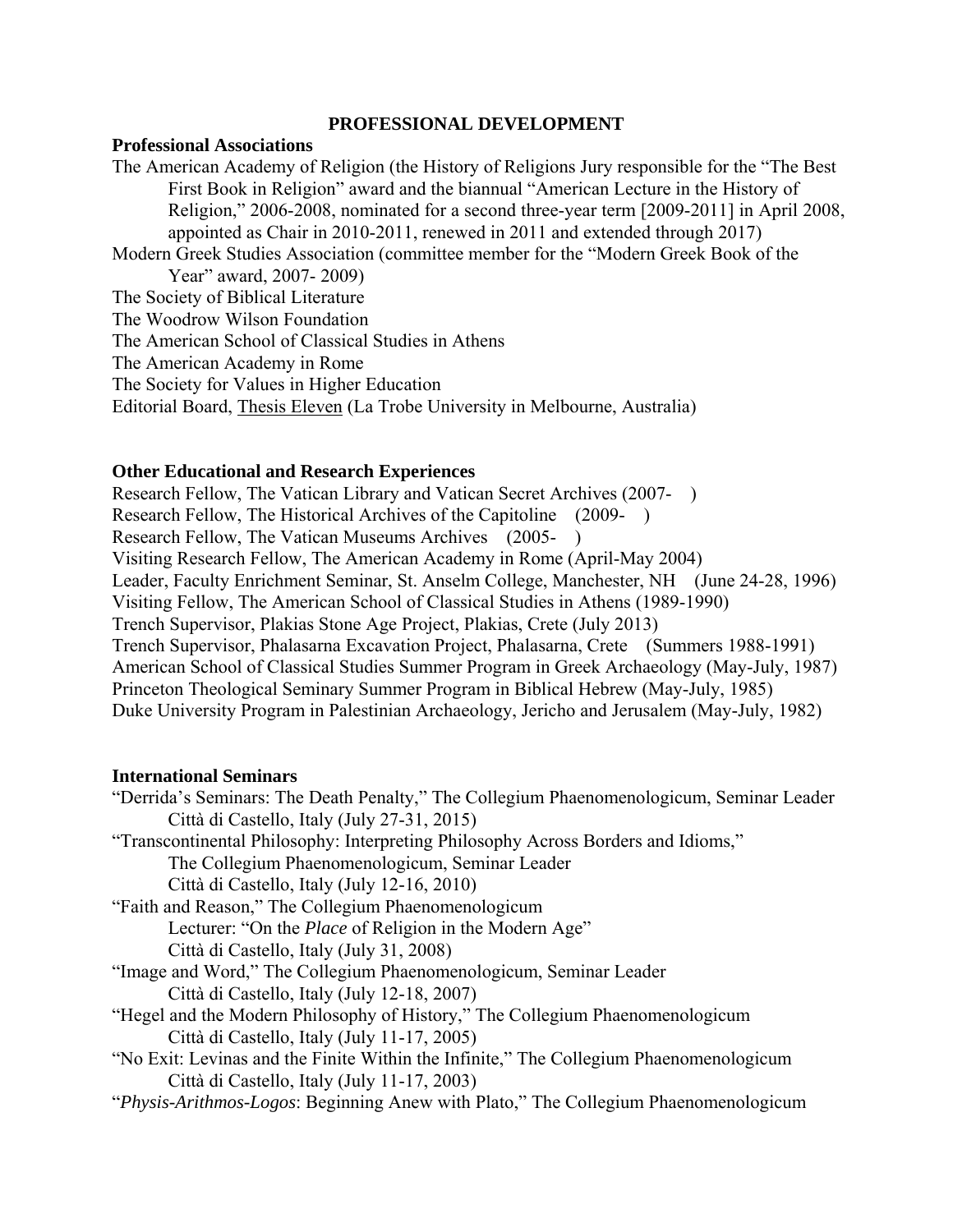Città di Castello, Italy (July 15-August 2, 2002) National Endowment for the Humanities Summer Seminar "Representing Geography and Community in the World of Imperial Rome" The American Academy in Rome, Italy (June-July 2000) National Endowment for the Humanities Summer Institute "Plato and the Polis" Duke University (June-July, 1994) Harry Frank Guggenheim Foundation Institute, "Religious Rhetoric and Violence" Toledo, Spain (October 11-15, 1993) National Endowment for the Humanities Summer Institute "Beyond the Text: Teaching Religion and Material Culture" University of Hawai'i at Manoa (June-July, 1993)

# **Panel Organization**

- "From Academic Economy to Intellectual Ecology: Imagining Sustainable Academic Practices," with Richard Carp, The American Academy of Religion (November 23, 2013)
- "Power, Politics, and the Sacred: A Consideration of Jeffrey Stout's Blessed are the Organized (Princeton UP, 2011)" with Molly Farneth, The American Academy of Religion (November 19, 2012)
- "Imagined Solidarities: Common Cause or Conflicting Interests Among Undergraduate Students and Their Faculties," with Richard Carp, The American Academy of Religion (November 18, 2012)

# **Conference Organization**

The Modern Greek Studies Association Biennial Symposium (October 15-18, 2015)

- "New Perspectives on Ancient Archaeology and History," with John Gager, Sarah Murray, Thomas Strasser and Lela Urquhart (September 29-November 10, 2014)
- "Greece and Europe in Myth and History," in Recognition of the Return of the EU Presidency to Greece, The Goethe Zentrum with the Greek Consulate of Atlanta, Atlanta, GA (February 18, 2014)
- "Celebrating Constantine Cavafy at 150," Director, Center for Hellenic Studies, Georgia State University, Atlanta, GA (October 28-29, 2013)
- "New Perspectives on Crisis and Austerity," with George Nakos, Kathryn Kozaitis and Faidra Papavasiliou (September 18-October 2, 2013)
- "Identity and Conflict," Coordinator, The Southeast Regional Meeting of the Society for Values in Higher Education, Mercer University, Atlanta, GA (March 8-10, 2002)
- "Moral Education in a Diverse Society," Steering Committee, Conference sponsored by the Kenan Ethics Program of Duke University, The North Carolina Central University, and Shaw University (April 9-11, 1999)
- "Black Christs in the Americas," Co-Coordinator, Conference sponsored by Spelman College and the Georgia Humanities Council (November 19-22, 1998)